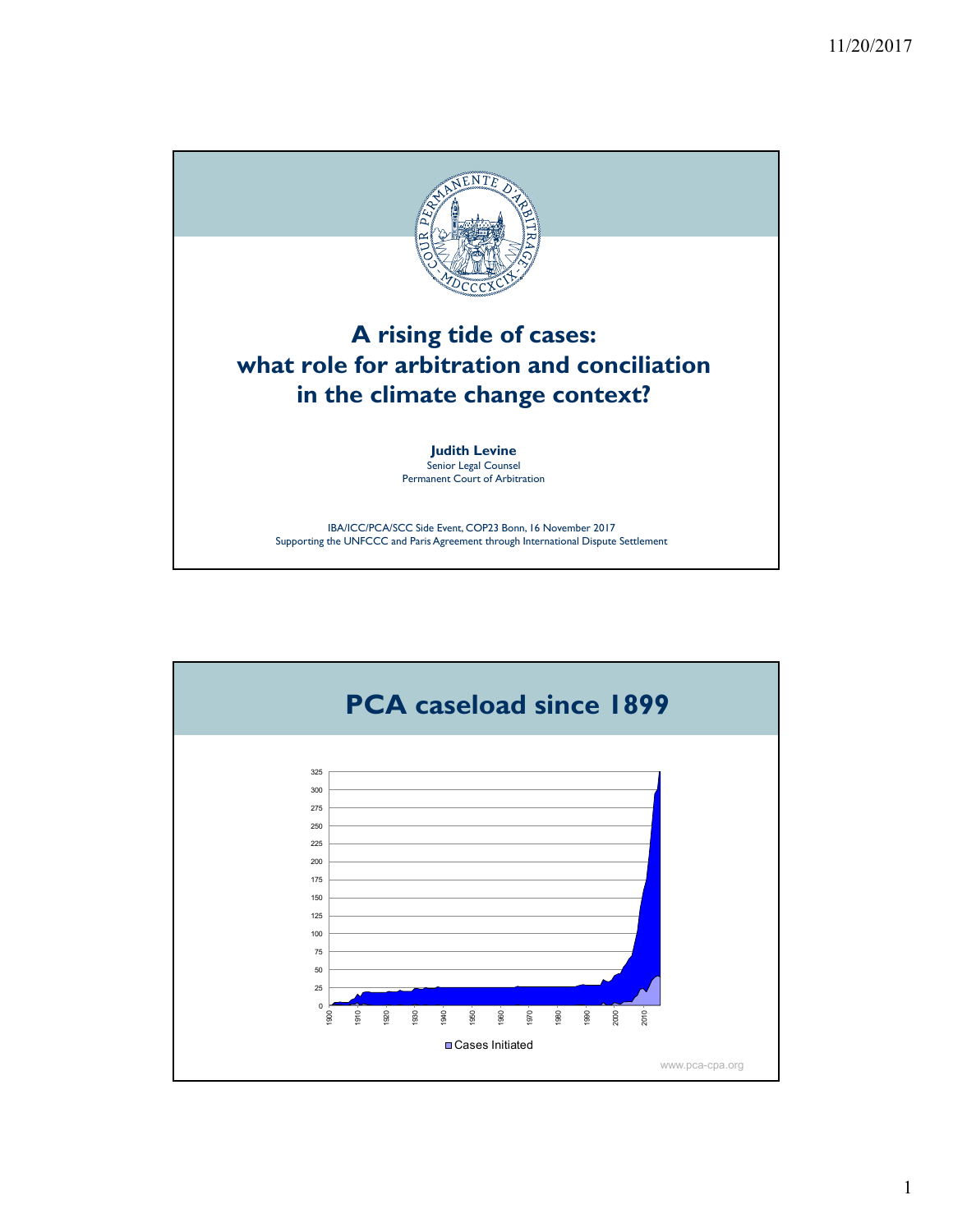# **Part I**

**\_\_\_\_\_**

## **Arbitration of Inter-State Disputes**

- Parties **consent** to refer their dispute
- to independent decision-makers of their **choosing**
- to make a **legally binding** decision based on law
- applying **flexible** procedures

where the contract of the contract of the contract of the contract of the contract of the contract of the contract of the contract of the contract of the contract of the contract of the contract of the contract of the cont 1899 Convention: "effective and equitable means" of settling legal disputes where diplomacy has failed

## **PCA Inter-State Arbitrations**

#### **Consent by Special Agreement**

•**Iron Rhine Arbitration 2005**, parties agreed, in diplomatic notes**:**

"to submit [the] dispute concerning the reactivation of the Iron Rhine to an arbitral tribunal … set up under the auspices of the Permanent Court of Arbitration in The Hague"

**Checklist comment:** •**Sources of law:** Tribunal applied "evolutive" interpretation of old treaties in light of modern standards of environmental law.

### Iron Rhine arbitration

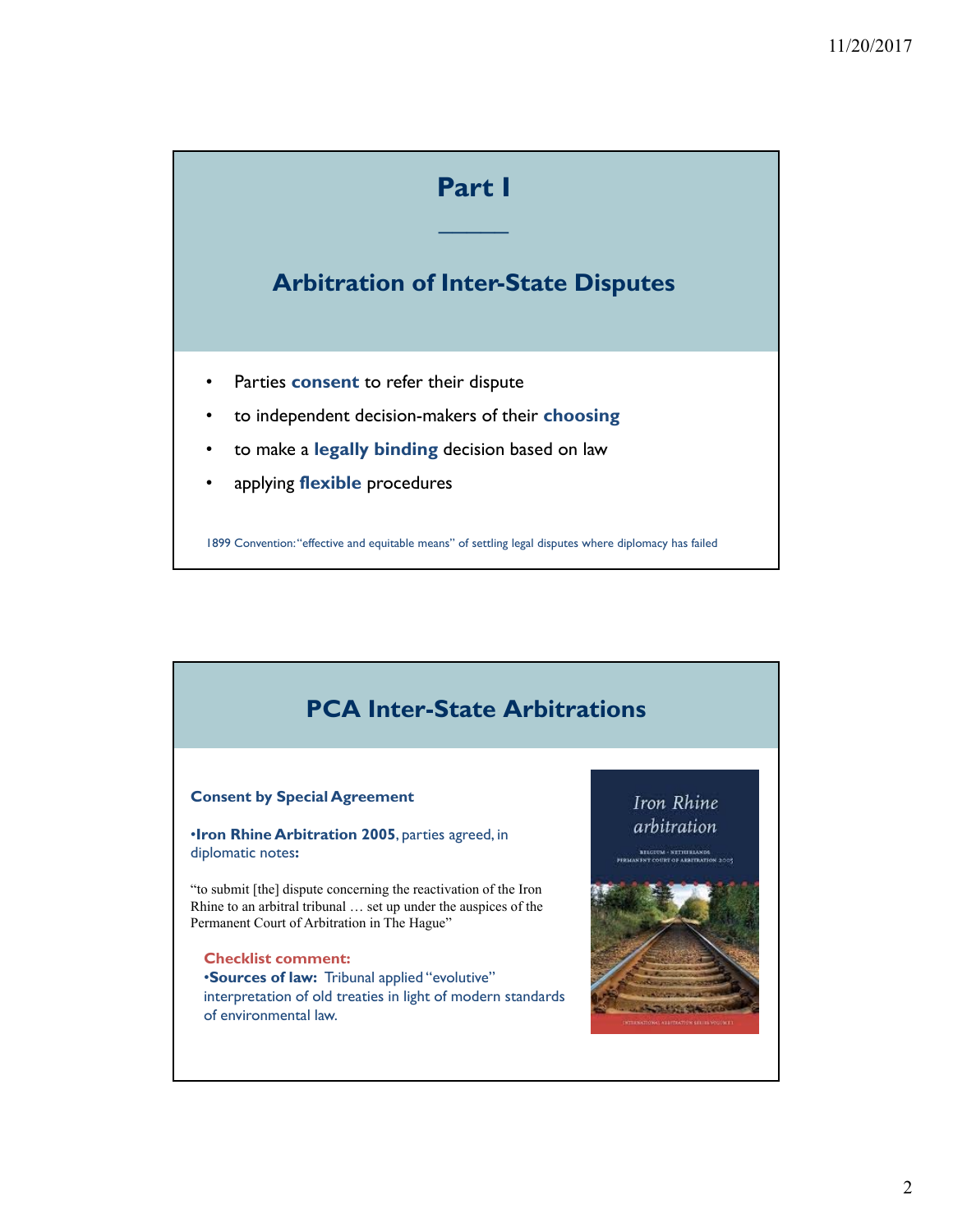## **PCA Inter-State Arbitrations**

#### **Consent under Bilateral Treaty**

- Kishenganga Arbitration (Pakistan v. India) 2014
- Arbitration clause in Indus Waters Treaty 1960



#### **Checklist comment:**

**Sources of law:** "It is incumbent to interpret and apply this 1960 Treaty in light of customary international principles for the protection of the environment in force **today** . . .

Contemporary customary international law [requires states] to take environmental protection into consideration when developing projects that may cause injury to a bordering state."



*Indus Waters Kishenganga (Pakistan v. India)*

**Checklist comments:**

- **Transparency:** all decisions and case details published
- **Scientific evidence:** engineer member of tribunal, site visit
- **Appreciation of social impact:** site visit

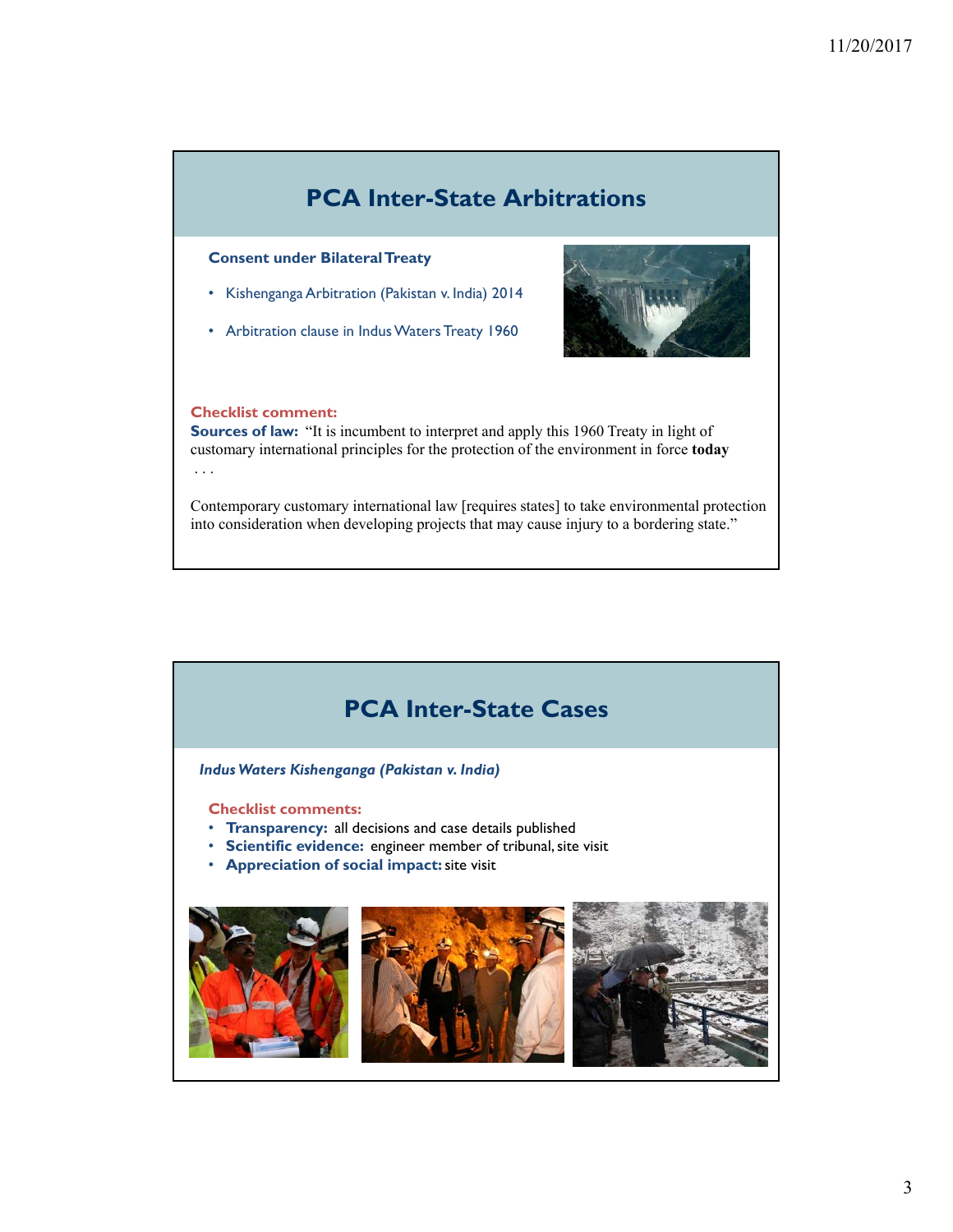## **PCA Inter-State Cases**

#### **Consent under Multilateral Treaty (e.g.** *UNCLOS Part XV***)**

*Art. 287 – Choice of Procedure*

(1) ... a State shall be free to choose ... one or more of the following means for the settlement of disputes ...

(a) the International Tribunal for the Law of the Sea [...];

- (b) the International Court of Justice;
- (c) an arbitral tribunal constituted in accordance with Annex VII

#### 14 UNCLOS cases at PCA:

•Chagos Maritime Protected Area (Mauritius v. UK) •Arctic Sunrise (Netherlands v. Russia)

•Bay of Bengal Delimitation (Bangladesh v. India)

•South China Sea (Philippines v. China)

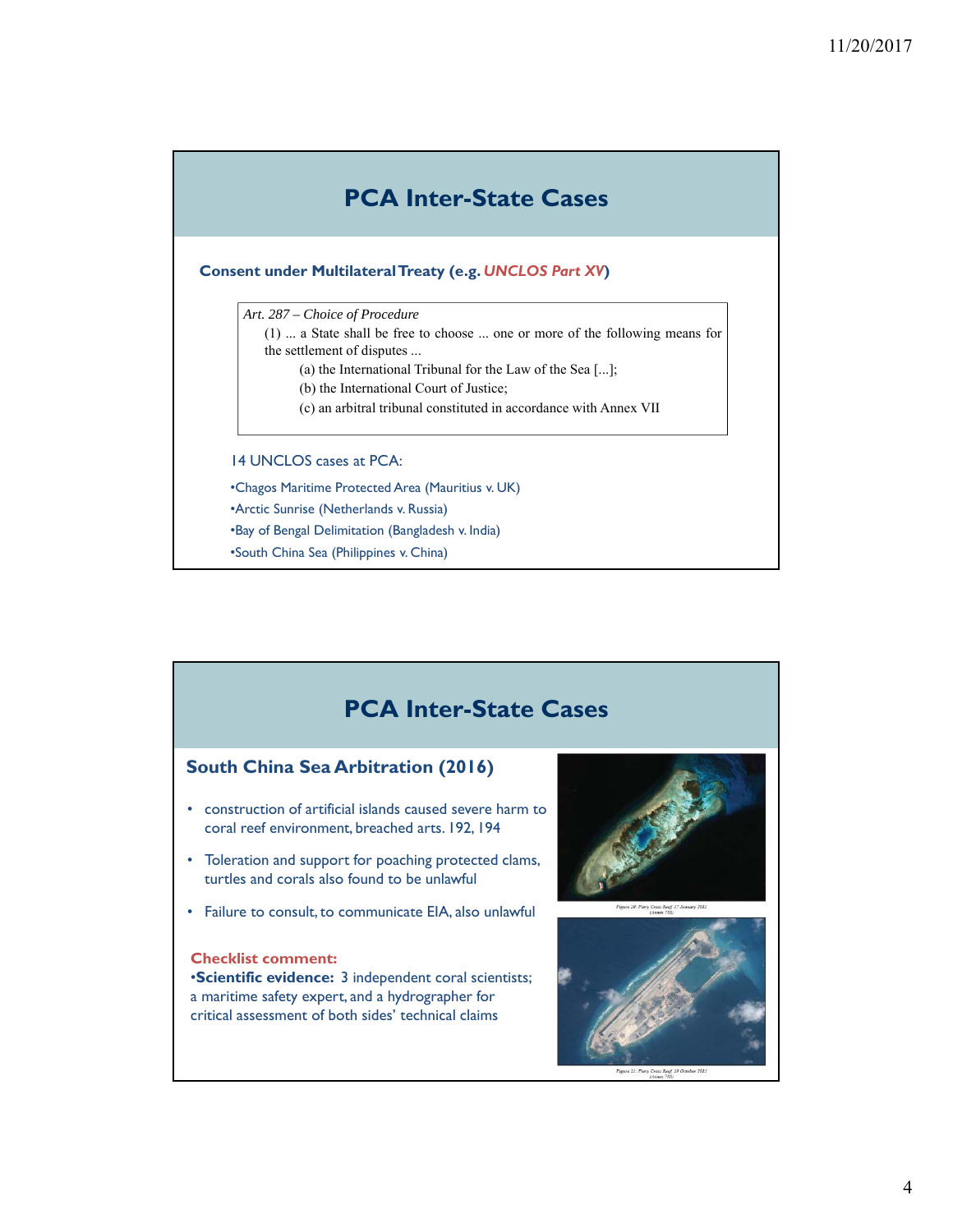

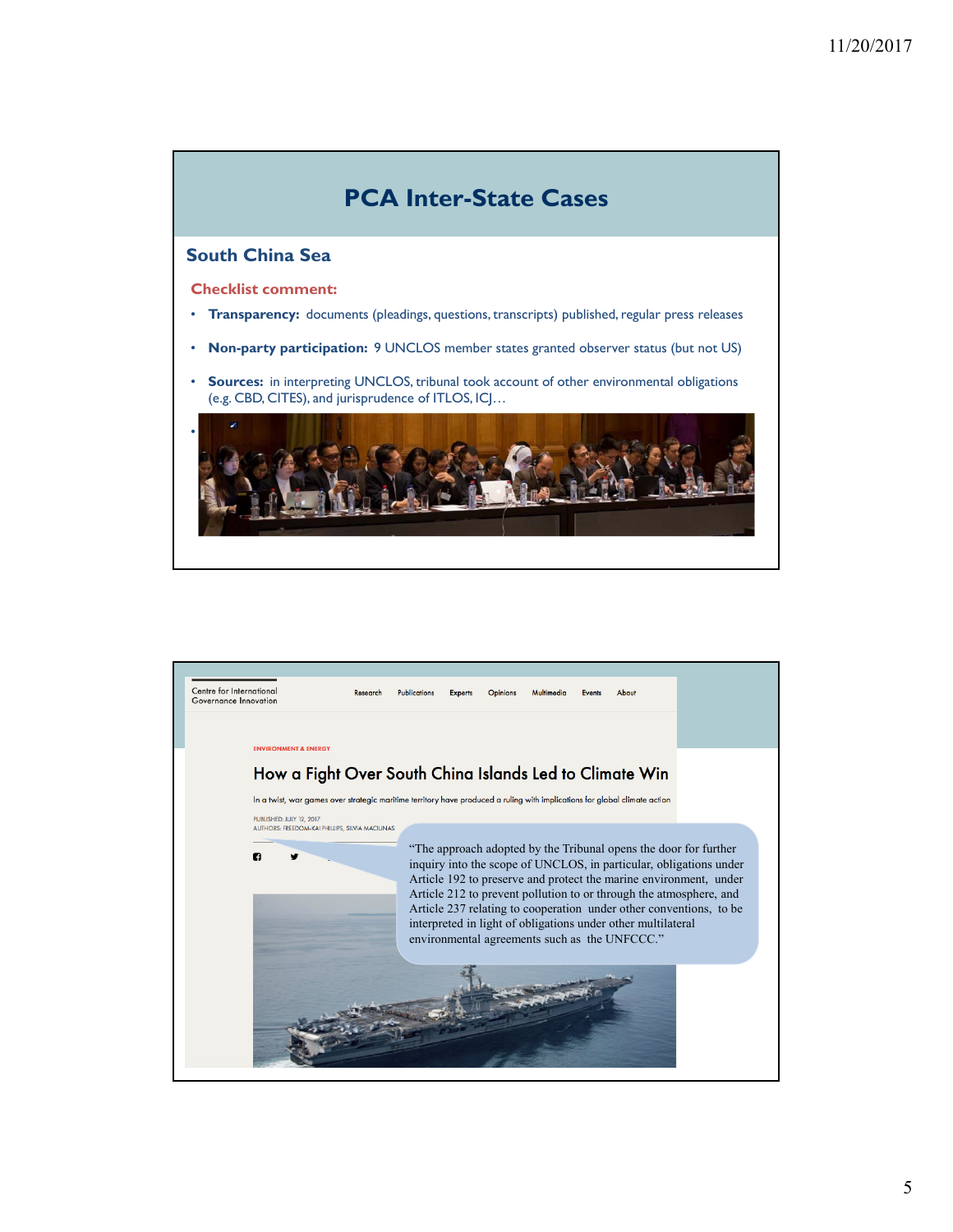# **UNFCCC Dispute?**

#### **UNFCCC, Article 14:**

1. In the event of a dispute between any two or more Parties concerning the interpretation or application of the Convention, the Parties concerned **shall seek a settlement of the dispute through negotiation** or any other peaceful means of their own choice.

2. When ratifying … or at any time thereafter, a Party… **may declare**  in a written instrument. . . .that, in respect of any dispute concerning the interpretation or application of the Convention, it recognizes as **compulsory** . . . In relation to any Party accepting the same obligation:

(a)Submission of the dispute to the [ICJ], and/or (b) **Arbitration** in accordance with procedures to be adopted by the [COP] as soon as practicable, in an annex on arbitration.

*[mirrored in Art. 24 Paris Agreement]*



**IBA Recommendation 3.1.2 (i)**

The UNFCCC COP should adopt the PCA as the UNFCCC's preferred arbitral body."

| <b>Declarations under UNFCCC</b>              |                                                                                                                                                                                                                                                                                                                            |
|-----------------------------------------------|----------------------------------------------------------------------------------------------------------------------------------------------------------------------------------------------------------------------------------------------------------------------------------------------------------------------------|
| <b>Netherlands</b>                            |                                                                                                                                                                                                                                                                                                                            |
| Declaration:<br>means of dispute settlement." | 17 February 2010<br>"The Kingdom of the Netherlands declares, in accordance with paragraph 2 of Article 14 of the<br>United Nations Framework Convention on Climate Change, that it accepts both means of dispute<br>settlement referred to in that paragraph as compulsory in relation to any Party accepting one or both |
|                                               | Solomon Islands                                                                                                                                                                                                                                                                                                            |
|                                               | Declaration:<br>"In pursuance of article 14 (2) of the said Convention [the Government of the Solomon Islands]<br>shall recognise as com-pulsory, arbitration, in accordance with procedures to be adopted by the<br>Conference of the Parties as soon as practicable, in an annex on arbitration."                        |
|                                               | Tuvalu                                                                                                                                                                                                                                                                                                                     |
|                                               | Declaration:<br>"In pursuance of article 14 (2) of the said Convention Ithe Government of the Solomon Islands] shall<br>recognise as com-pulsory, arbitration, in accordance with procedures to be adopted by the Conference<br>of the Parties as soon as practicable, in an annex on arbitration."                        |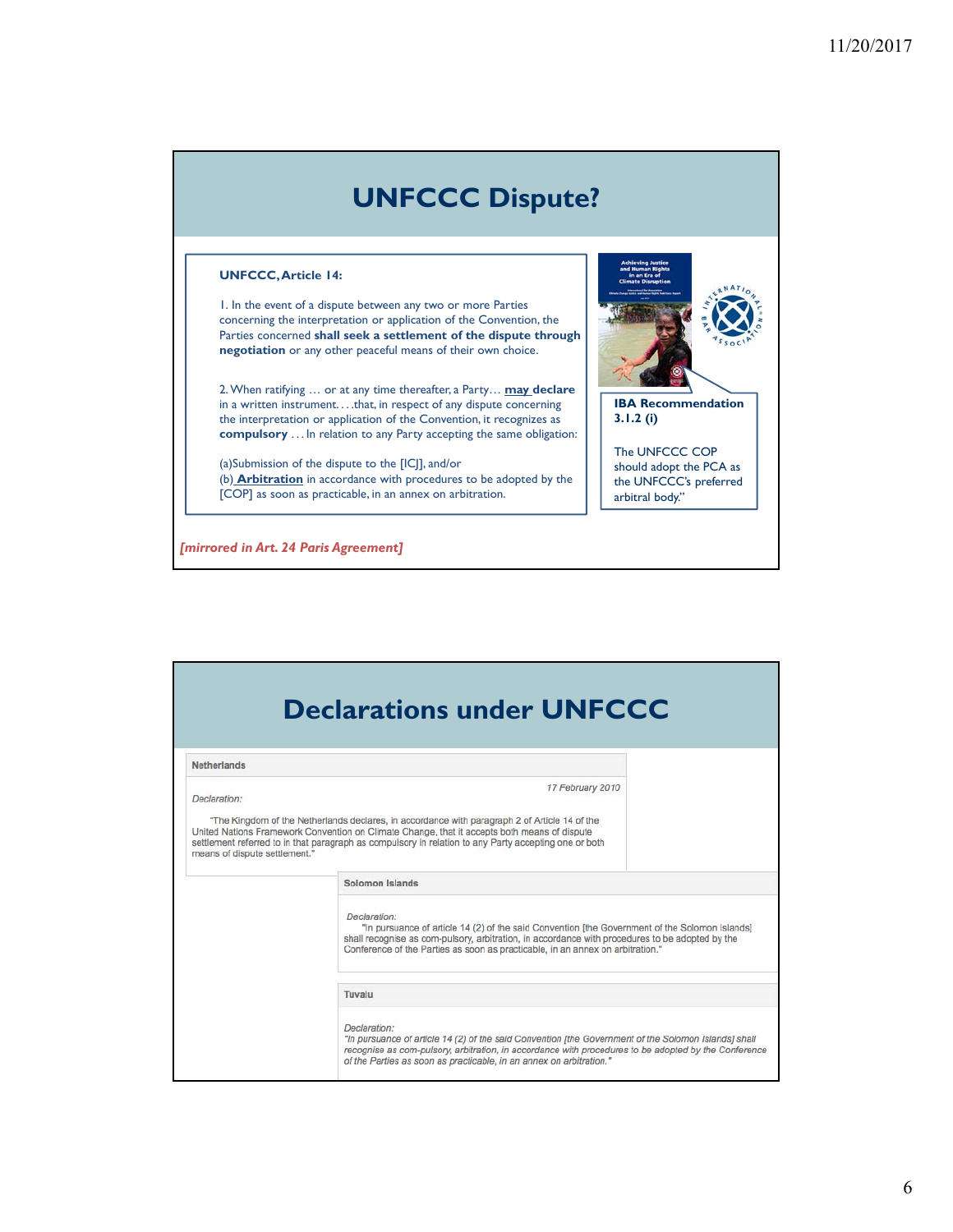# **Sample declarations under Paris**

#### **Netherlands Declaration:**

"The Kingdom of the Netherlands, for the European part of the Netherlands, declares in accordance with Article 14, paragraph 2, of the United Nations Framework Convention on Climate Change in conjunction with Article 24 of the Paris Agreement, **that it accepts both means of dispute settlement referred** to in that paragraph as compulsory in relation to any Party accepting one or both means of dispute settlement."

#### **Vanuatu Declaration:**

"WHEREAS the Government of the Republic of Vanuatu declares its understanding that ratification of the Paris Agreement **shall in no way constitute a renunciation of any rights under any other laws, including international law**, and the communication depositing the Republic's instrument of ratification shall include a declaration to this effect for international record..."

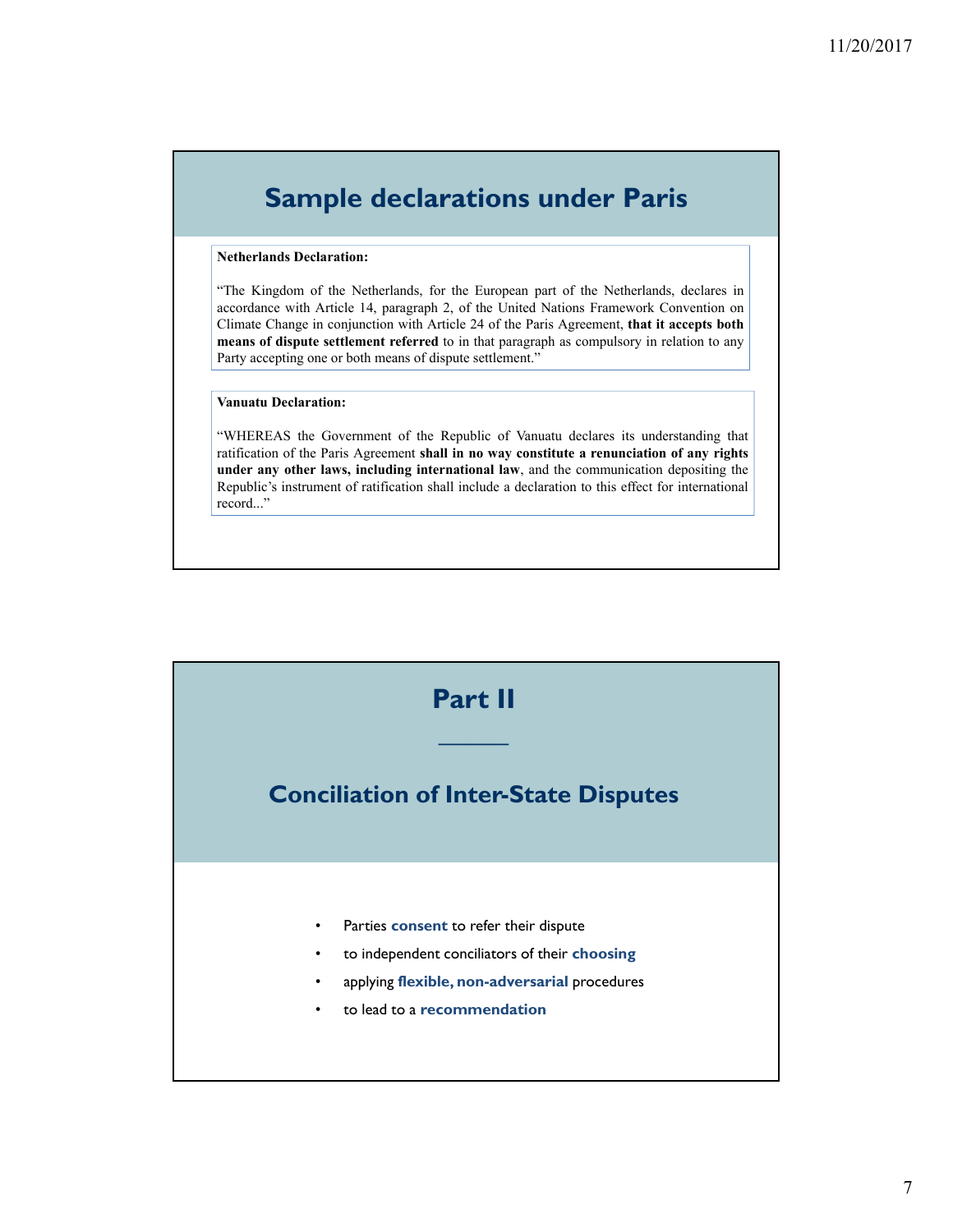

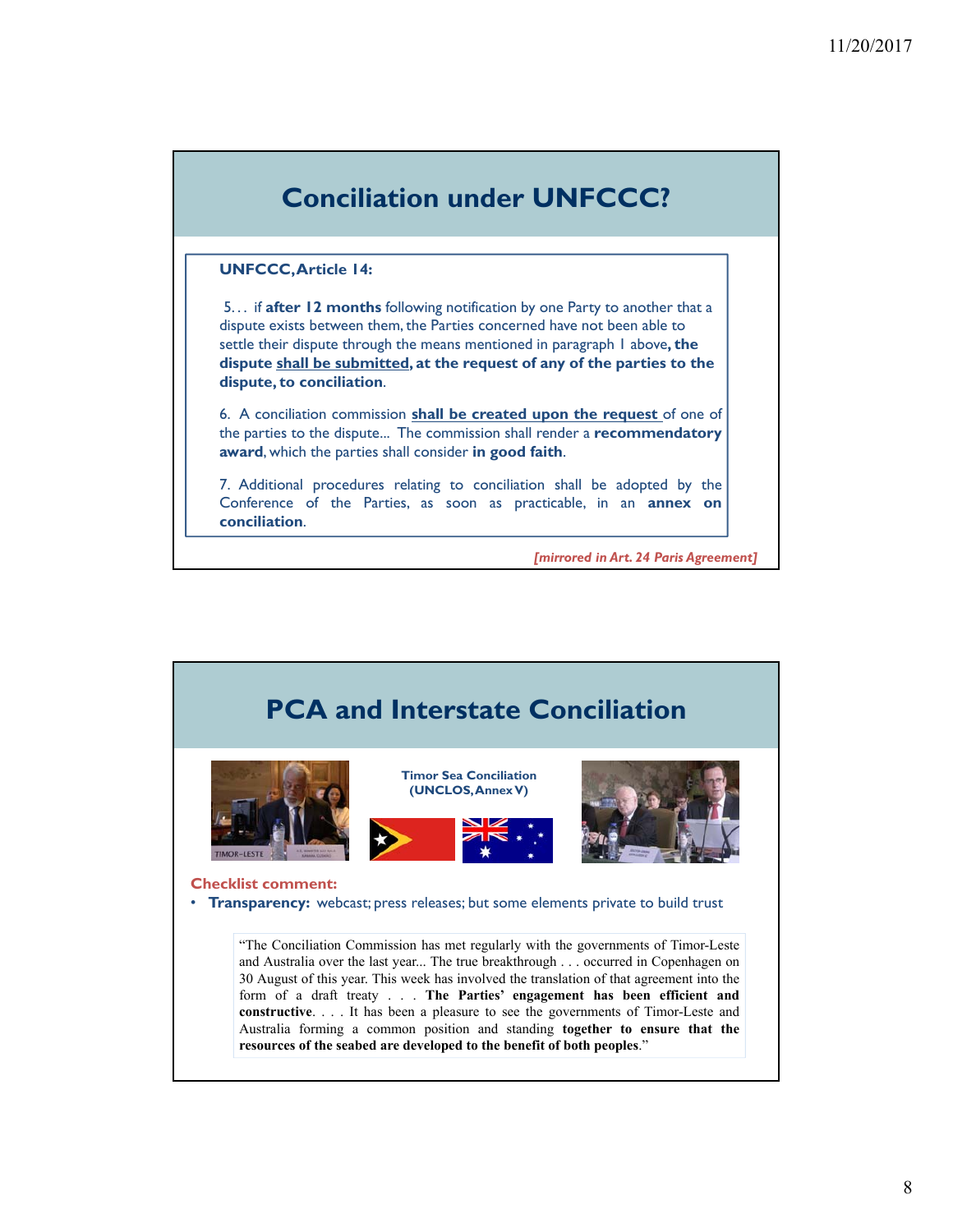

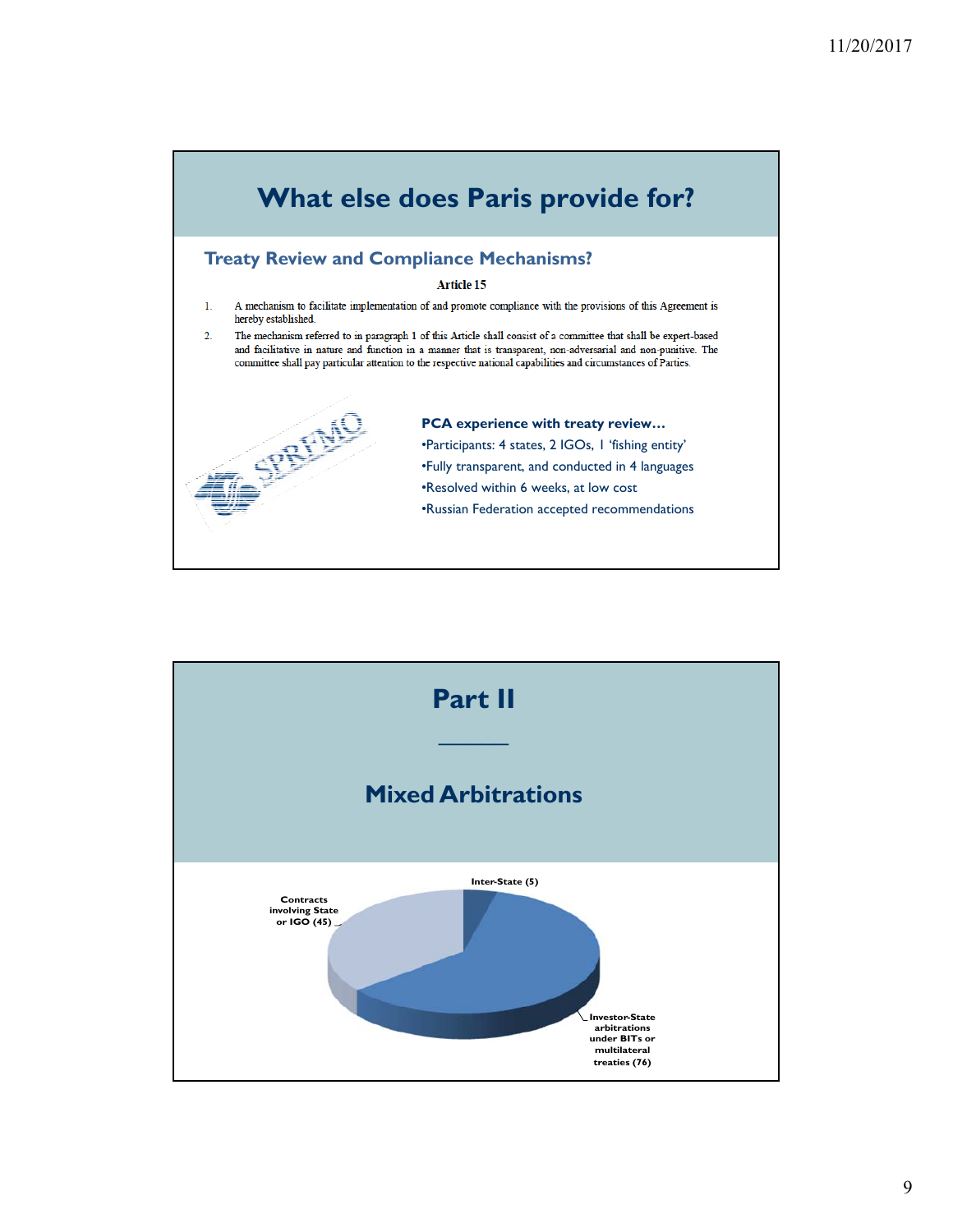# **PCA Contract Cases**

**UNCITRAL Arbitration Rules** 

 $\mathbb{Q}$ 

#### **PCA Environmental Rules 2001**

- 2015: CDM dispute
- 2014: dispute about Emissions Reductions Units
- 2013: two disputes about Emissions Reductions Units
- 2009: Joint Implementation dispute
- 2009: dispute about Emissions Reductions Units

#### **Other relevant cases**

- 2014: two CDM disputes under 1976 UNCITRAL Rules
- 2010: CDM dispute under 2010 UNCITRAL Rules